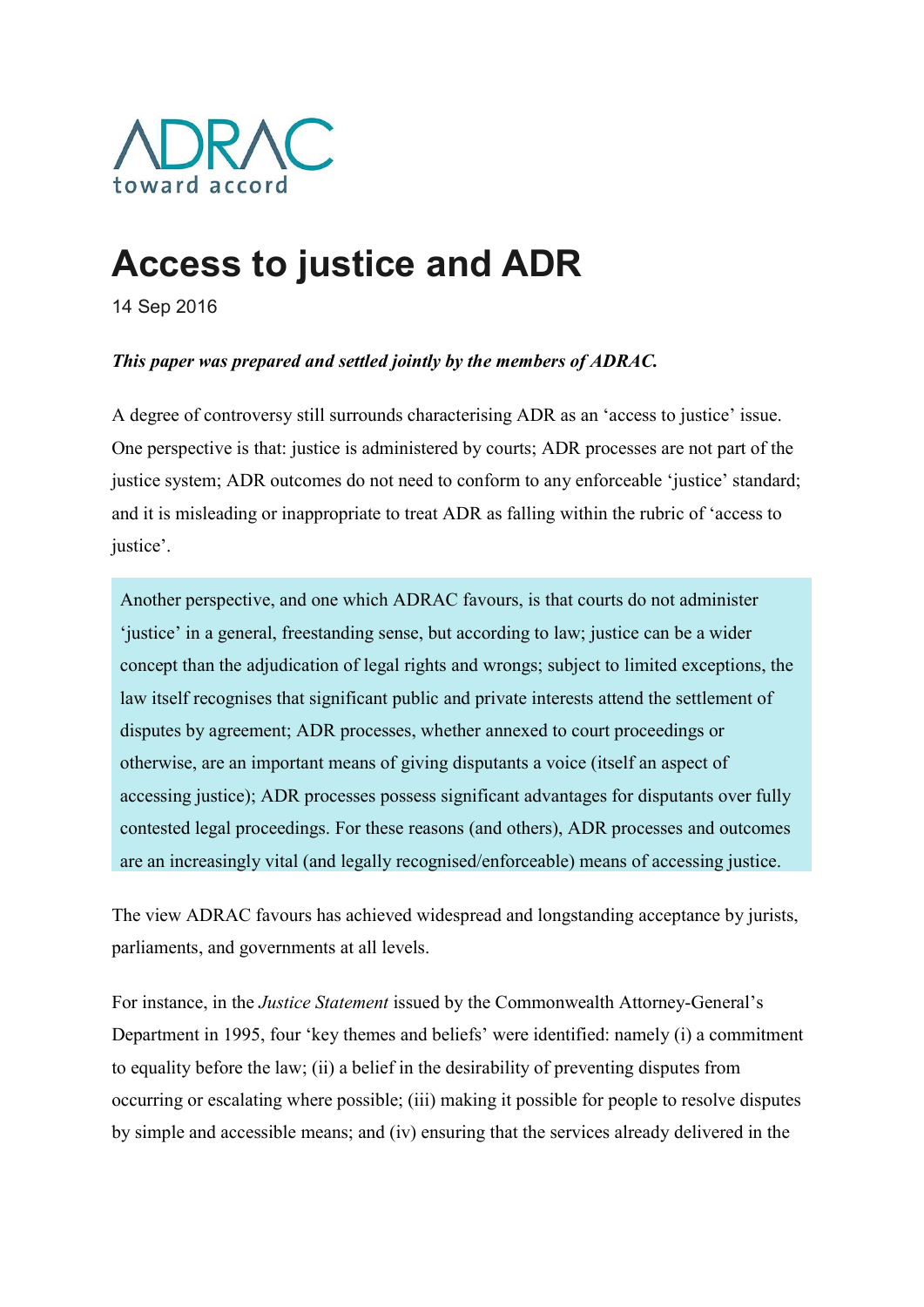legal system are delivered more efficiently and with a much greater awareness of and orientation to their consumers – the public.

All of these 'key themes and beliefs' directly support the role of ADR in promoting access to justice. The 1995 Justice Statement explicitly recognised this. $\frac{1}{2}$  Indeed, the Commonwealth's Access to Justice Advisory Committee had recommended a year earlier that NADRAC be established.<sup>2</sup> The 1995 Justice Statement announced the Commonwealth Government's acceptance of this recommendation as an 'access to justice' initiative.

In 1999 the then Chief Justice of the Family Court, Alastair Nicholson, and Sue Lynch wrote:

Any discussion of access to justice needs to be set within a broader context than that of the legal system alone. $\frac{3}{5}$ 

Ten years later in September 2009 the Access to Justice Taskforce in the Commonwealth Attorney-General's Department published 'A Strategic Framework for Access to Justice in the Federal Civil Justice System'. The then Attorney-General Robert McClelland stated in a Foreword to that Report:

Access to justice is central to the rule of law and integral to the enjoyment of basic human rights. It is an essential precondition to social inclusion and a critical element of a well-functioning democracy… An effective justice system must be accessible in all of its parts. Without this, the system risks losing its relevance to, and the respect of, the community it serves. Accessibility is about more than ease of access to sandstone buildings or getting legal advice… While courts are an important aspect of the justice system, there are many situations where courts are the last place people will get the outcome they are looking for to resolve issues... The critical test is whether our justice system is fair, simple, affordable and accessible. It is also important that the system provides effective early intervention to help people resolve problems before they escalate and lead to entrenched disadvantage.

The Taskforce's Report characterised ADR processes as a critically important component of the federal civil justice system. The Taskforce stated: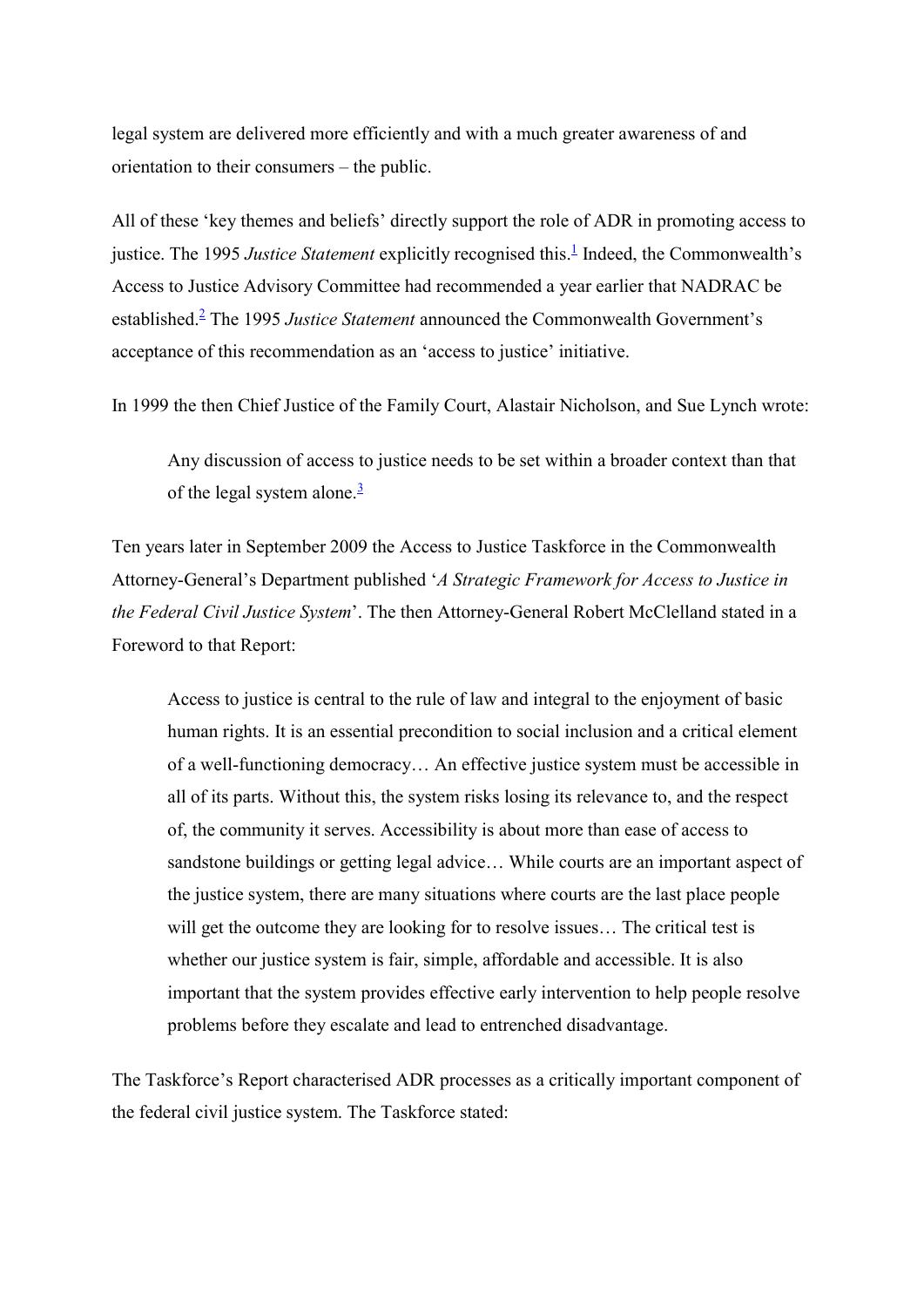Courts are not the primary means by which people resolve their disputes. They never have been. Very few civil disputes reach formal justice mechanisms such as courts, and fewer reach final determination….. To improve the quality of dispute resolution, justice must be maintained in individuals' daily activities, and dispute resolution mechanisms situated within a community and economic context. Reform should focus on everyday justice, not simply the mechanics of legal institutions which people may not understand or be able to afford. $\frac{4}{3}$ 

Access to justice is not only about accessing institutions to enforce rights or resolve disputes but also about having the means to improve 'everyday justice'; the justice quality of people's social, civic and economic relations. This means giving people choice and providing the appropriate forum for each dispute, but also facilitating a culture in which fewer disputes need to be resolved. $\frac{5}{5}$ 

The Senate's Legal and Constitutional Affairs References Committee inquired into and reported on 'Access to Justice' in December 2009. The Committee characterised (and examined) ADR through the prism of 'access to justice'. It expressly endorsed efforts to enhance the use of ADR as an alternative means of delivering justice.<sup> $6$ </sup>

In December 2014 the Productivity Commission released a detailed report into 'Access to Justice Arrangements' following a detailed inquiry. The Commission's Terms of Reference directed it to have regard specifically to:

…alternative mechanisms to improve equity and access to justice and achieve lower cost civil dispute resolution, in both metropolitan areas and regional and remote communities, and the costs and benefits of these…

Significantly, many of the 'key points' identified by the Commission in its Report related to the role of ADR in improving access to justice. The Commission stated:

Where parties are unable to reach a private resolution, the civil justice system provides them with a range of means for resolving their disputes and asserting their legal rights. The federal, state and territory courts, statutory tribunals, government and industry ombudsmen and complaint bodies, and organisations and individuals offering alternative dispute resolution services all form part of the civil justice  $mix$ <sup>1</sup>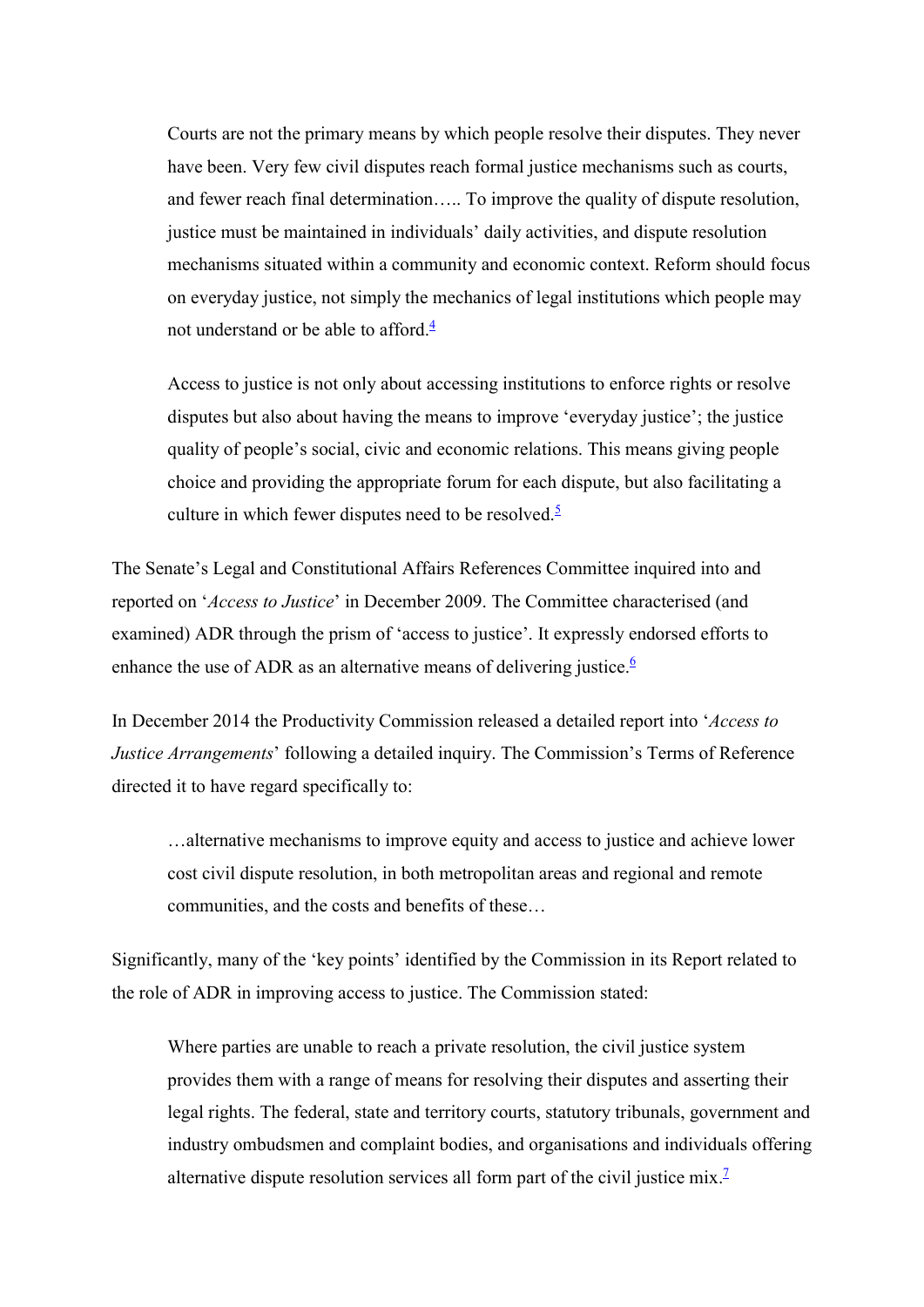ADR refers to a range of ways that people can resolve disputes without resorting solely to court and tribunal hearings for determination. Progressing disputes through formal court and tribunal processes is resource intensive and can be lengthy, costly and stressful for the parties involved. For some disputes, it is more appropriate for parties to seek a resolution through the use of ADR.

ADR methods are employed across the civil justice system to resolve a wide array of disputes and complaints. For example, parties in dispute may engage in ADR privately, supported by legal professionals or ADR practitioners. Indeed, it is not uncommon for companies to agree to ADR mechanisms within contracts as their primary enforcement option. Alternatively, specialised dispute resolution bodies may facilitate ADR processes. Services may be publicly or industry funded and may operate as part of a larger suite of services to assist disputing parties (such as in the case of legal aid commissions (LACs)). Many government departments also use ADR techniques to lessen the uncertainty and costs associated with litigation. Finally, courts and tribunals often refer or require parties in dispute to participate in ADR, either before or as part of litigation proceedings.  $\frac{8}{3}$ 

ADRAC supports the proposition that ADR is part of 'access to justice', and that the availability of effective ADR enhances access to justice, including for those most in need of it. Acceptance of ADR's role in enhancing access to justice brings with it an acknowledgment that public resources should be invested in it, such as by way of legal aid funding, investment of resources in policy development and implementation, and funding of community-based ADR services.

Governments recognise, fairly readily, their responsibility to facilitate, promote and fund initiatives directed to improving access to justice. The more ADR is seen as an integral part of 'accessing justice' the more likely it is to attract the attention it deserves from governments and other justice system stakeholders.

1. Page 25.

3. 'A Just Society? What access to Justice means to twelve Australians', 1999, page 108.

<sup>2.</sup> The description of this document as an 'Action Plan' is something of an understatement. It runs to nearly 500 closely-typed pages.